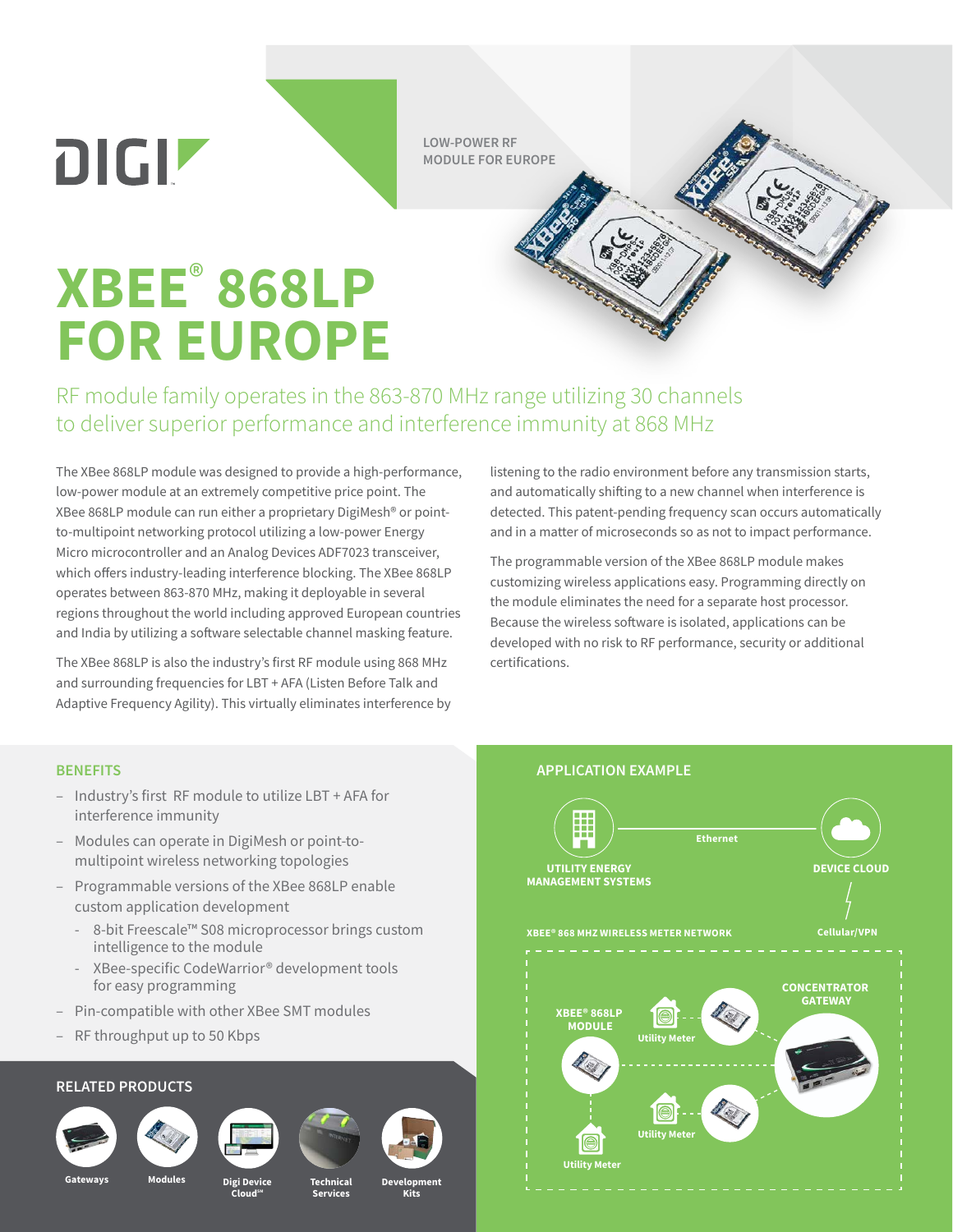| <b>SPECIFICATIONS</b>              | XBee® 868LP for Europe                                                                      | Programmable XBee® 868LP for Europe |
|------------------------------------|---------------------------------------------------------------------------------------------|-------------------------------------|
| <b>HARDWARE</b>                    |                                                                                             |                                     |
| <b>PROCESSOR</b>                   | ADF7023 transceiver, Cortex™-M3 EFM32G230 @ 32 MHz                                          |                                     |
| <b>FREQUENCY BAND</b>              | 863 MHz to 870 MHz                                                                          |                                     |
| <b>ANTENNA OPTIONS</b>             | U.FL, RF pad, PCB (PCB antenna only approved with 10 Kbps data rate)                        |                                     |
| PERFORMANCE                        |                                                                                             |                                     |
| <b>RF DATA RATE</b>                | 10 Kbps or 80 Kbps                                                                          |                                     |
| <b>INDOOR/URBAN RANGE</b>          | Up to 370 ft (112 m) w/2.1 dBi antenna, up to 46 ft (14 m) w/PCB embedded antenna           |                                     |
| <b>OUTDOOR/LINE-OF-SIGHT RANGE</b> | Up to 5.2 miles (8.4 km) w/2.1 dBi antenna, up to 0.4 miles (.64 km) w/PCB embedded antenna |                                     |
| <b>TRANSMIT POWER</b>              | Up to 14 dBm (25 mW) E.I.R.P. w/ 2 dBi antenna, software selectable                         |                                     |
| <b>RECEIVER SENSITIVITY</b>        | -101 dBm @ 80 Kbps, -106 dBm @ 10 Kbps                                                      |                                     |
| <b>FEATURES</b>                    |                                                                                             |                                     |
| I/O                                | 13                                                                                          |                                     |
| <b>ANALOG INPUTS</b>               | 4 channels 10-bit                                                                           |                                     |
| <b>OPERATING TEMPERATURE</b>       | -40 $^{\circ}$ C to +85 $^{\circ}$ C                                                        |                                     |
| <b>NETWORKING TOPOLOGIES</b>       | DigiMesh®, Repeater, Point-to-point, Point-to-multipoint, Peer-to-peer                      |                                     |
| PROGRAMMABILITY                    |                                                                                             |                                     |
| <b>MEMORY</b>                      | N/A                                                                                         | 32 KB Flash / 2 KB RAM              |
| <b>CPU/CLOCK SPEED</b>             | N/A                                                                                         | HCS08 / Up to 50.33 MHz             |
| <b>POWER</b>                       |                                                                                             |                                     |
| <b>SUPPLY VOLTAGE</b>              | 2.7-3.6 VDC                                                                                 |                                     |
| <b>TRANSMIT CURRENT</b>            | 48 mA                                                                                       | 62 mA                               |
| <b>RECEIVE CURRENT</b>             | 27 mA                                                                                       | 41 mA                               |
| <b>SLEEP CURRENT</b>               | 1.7 uA                                                                                      | 2.3 uA                              |
| <b>REGULATORY APPROVALS</b>        |                                                                                             |                                     |
| <b>ETSI (EUROPE)</b>               | CE                                                                                          |                                     |
| <b>ROHS</b>                        | Yes                                                                                         |                                     |